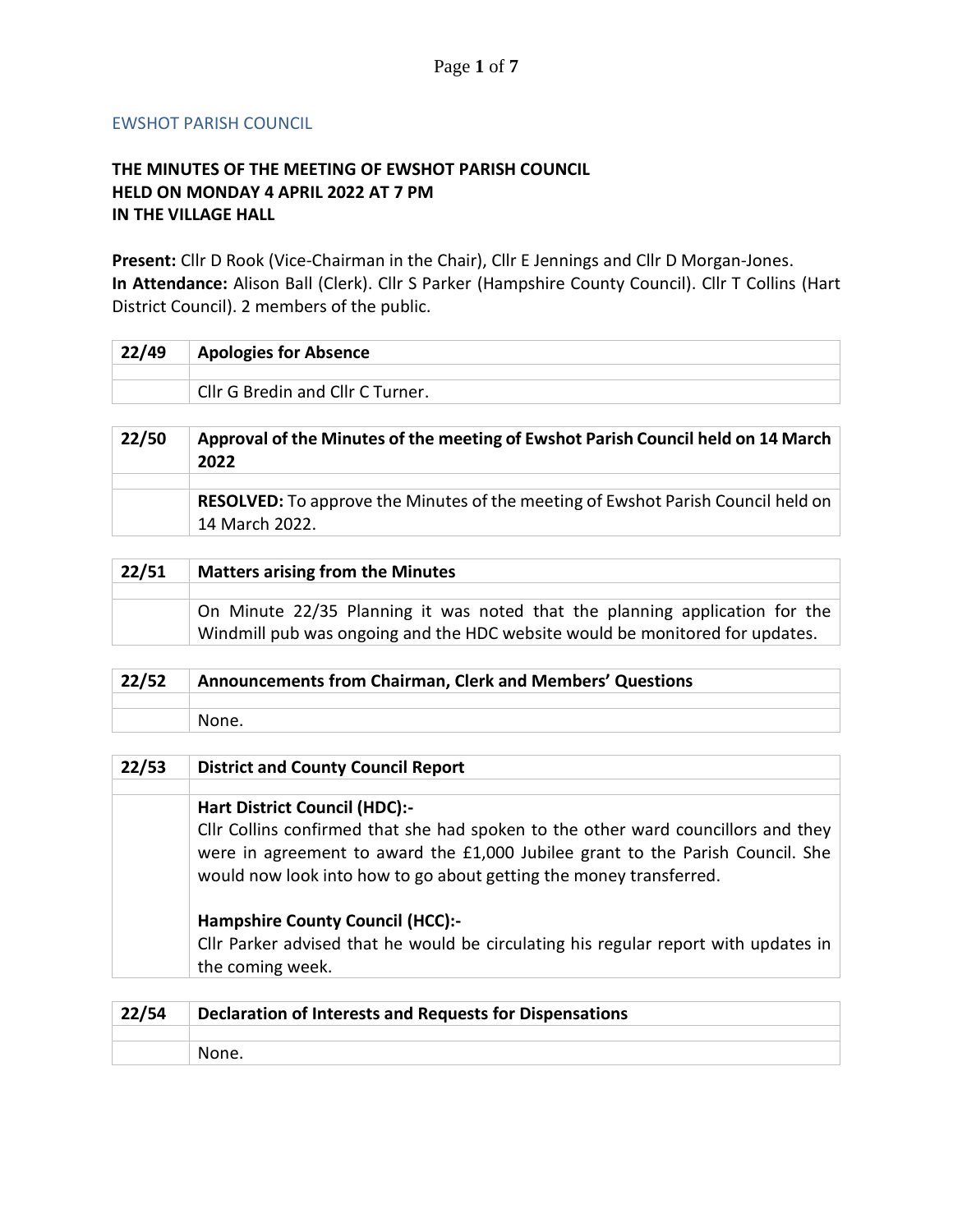| 22/55 | <b>Public Participation</b> |
|-------|-----------------------------|
|       |                             |
|       | None.                       |

| 22/56 | <b>Planning</b>                                                                                                                                                                                                                                                                                                                                                                                                                                                                                                                   |
|-------|-----------------------------------------------------------------------------------------------------------------------------------------------------------------------------------------------------------------------------------------------------------------------------------------------------------------------------------------------------------------------------------------------------------------------------------------------------------------------------------------------------------------------------------|
|       |                                                                                                                                                                                                                                                                                                                                                                                                                                                                                                                                   |
|       | 22/00428/HOU 2 Beacon Hill Road Erection of a part two storey part first floor<br>rear extension.                                                                                                                                                                                                                                                                                                                                                                                                                                 |
|       | RESOLVED: No objection. Proposed by Cllr Rook, seconded by Cllr Morgan-Jones<br>and agreed unanimously.                                                                                                                                                                                                                                                                                                                                                                                                                           |
|       | It was noted that the section 106 agreement for the development at Homecroft<br>Farm had recently been agreed and signed by HDC. The Parish Council had not<br>been consulted on the document and it was understood that this was the usual<br>process. There were no clauses in the agreement that would benefit the parish<br>directly. A discussion followed about section 106 agreements and how to influence<br>the content to ensure that the parish benefit should any developments of this kind<br>come up in the future. |

| 22/57 | <b>Neighbourhood Development Plan</b>                                                                                                                            |
|-------|------------------------------------------------------------------------------------------------------------------------------------------------------------------|
|       |                                                                                                                                                                  |
|       | There was nothing to update at the current time other than to say a volunteer had<br>come forward from within the village who had experience of developing NDPs. |

| 22/58 | <b>Platinum Jubilee</b>                                                                                                                                                                                                                                                                                                                                                                                                                                                                                                                                |
|-------|--------------------------------------------------------------------------------------------------------------------------------------------------------------------------------------------------------------------------------------------------------------------------------------------------------------------------------------------------------------------------------------------------------------------------------------------------------------------------------------------------------------------------------------------------------|
|       |                                                                                                                                                                                                                                                                                                                                                                                                                                                                                                                                                        |
|       | Cllr Jennings confirmed that the Village Show Committee was continuing with the<br>plans for the Jubilee weekend. She asked for clarification with regard to proposals<br>for planting trees to mark the Jubilee. In response it was confirmed that during the<br>budget setting it had been agreed that there was money in the 'new planting'<br>budget which could be used to purchase a small number of trees. It was agreed<br>that thought needed to be given to where trees could be planted and a proposal<br>brought back to a future meeting. |
|       | Cllr Jennings confirmed that the Village Show Committee was giving consideration<br>to a permanent installation to mark the Platinum Jubilee and lots of ideas for this<br>had been brought forward. Once the Committee members had agreed what they<br>would like to do this would be presented to the Parish Council for consideration.                                                                                                                                                                                                              |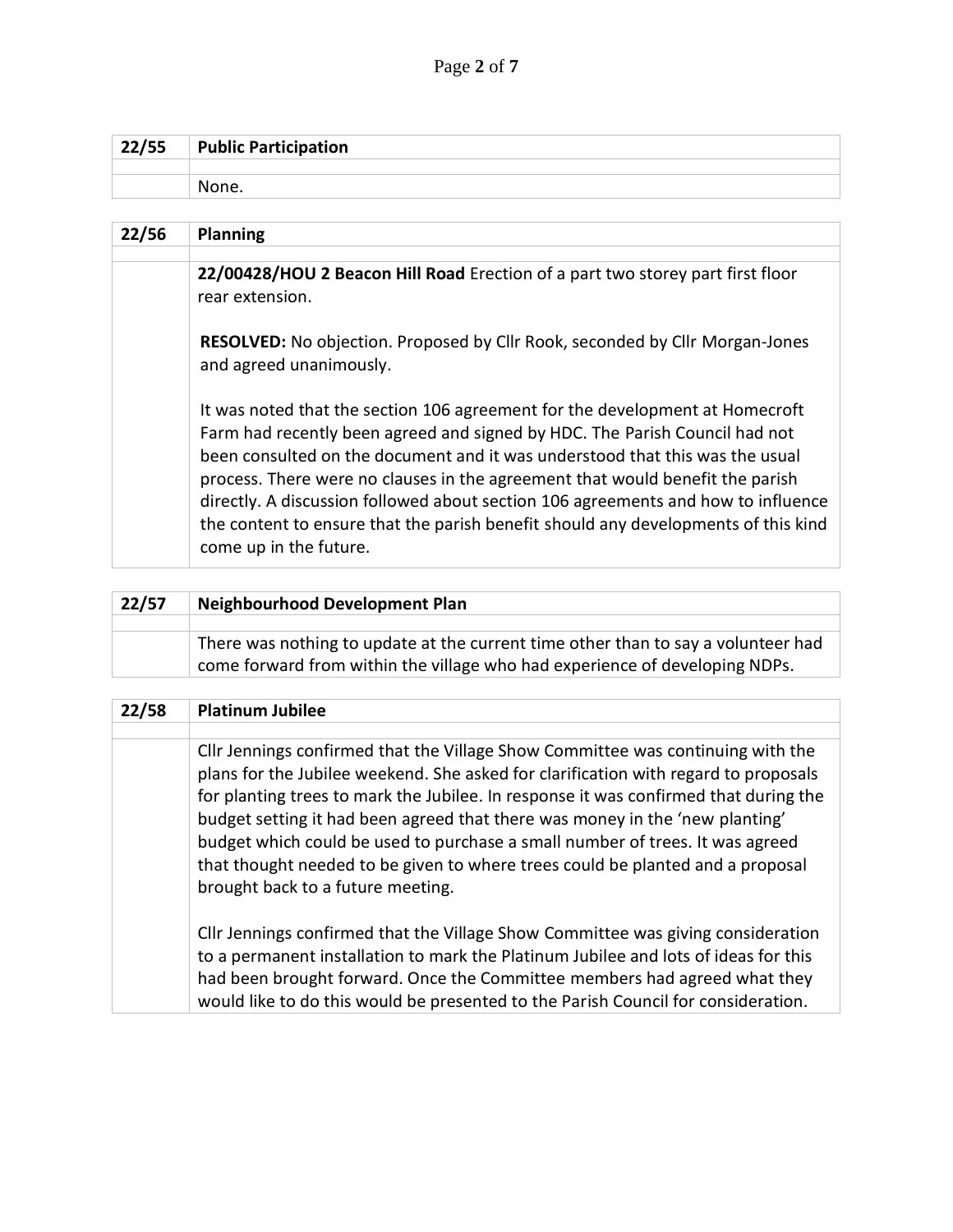| 22/59 | <b>Highways Issues at Doras Green</b>                                                                                                                              |
|-------|--------------------------------------------------------------------------------------------------------------------------------------------------------------------|
|       |                                                                                                                                                                    |
|       | The new STOP sign had not yet been installed at Doras Lane and work was ongoing<br>to see if it would be possible to install an electronic vehicle activated sign. |
|       | It was noted that the money spent on improving the sightlines at the Doras Green<br>Lane/ Heath Lane junction had been reimbursed by HCC.                          |

| 22/60 | Highways Issues as a result of the temporary closure of Redfields Lane                                                                                                                                                                                                                                                                                                                                                                                                                                                                                                                                                                                                                                                                                                |
|-------|-----------------------------------------------------------------------------------------------------------------------------------------------------------------------------------------------------------------------------------------------------------------------------------------------------------------------------------------------------------------------------------------------------------------------------------------------------------------------------------------------------------------------------------------------------------------------------------------------------------------------------------------------------------------------------------------------------------------------------------------------------------------------|
|       | A site visit had taken place with Hampshire Highways to look at the problems and<br>damage caused by the closure of Redfields Lane. Cllr Parker and Cllr Turner had met<br>with a representative from Hampshire Highways and they had looked at the<br>damaged caused to Dares Lane, Ewshot Lane, Tadpole Lane and Church Lane. It had<br>been agreed that anything that urgently needed repairing would be done but only<br>as a temporary repair. Once the new roundabout was fully operational, which should<br>be in the autumn, remedial works would take place to put right all damage. It was<br>hoped that the contractors doing the work on the new roundabout may help with<br>some of the costs but they were not contractually obliged to fund any works. |
|       | It was noted that Hampshire Highways had already committed to temporarily closing<br>Dares Lane to allow the ditches to be re-dug, the carriageway patched and the<br>drainage system on the southern edge jetted and cleaned out. Again this would not<br>be done until the new roundabout was fully operational.                                                                                                                                                                                                                                                                                                                                                                                                                                                    |
|       | Cllr Parker suggested that the Parish Council consider what it would like to see as a<br>long-term solution to the traffic issues in the village.                                                                                                                                                                                                                                                                                                                                                                                                                                                                                                                                                                                                                     |
|       | A resident from Dares Lane spoke and stated that she did not feel there was usually<br>a traffic issue on Dares Lane as prior to the road closures it was a very quiet rural<br>road. She would not like to see formal passing places installed as felt this may<br>encourage traffic. She had contacted Hampshire Highways some time ago<br>requesting that Dares Lane be temporarily made 'access for residents only' during<br>the building of the new roundabout but this was not done with the reason given that<br>it would be a very lengthy process.                                                                                                                                                                                                          |
|       | In response to a question from the member of the public Cllr Parker confirmed that<br>the contractor had advised that all temporary signage was being inspected regularly.<br>If residents found signs had been moved or were missing they could report that to<br>Cllr Parker, preferably with photographs, and he would follow it up.                                                                                                                                                                                                                                                                                                                                                                                                                               |
|       | A second resident from Dares Lane spoke and raised concern about the speed<br>vehicles were travelling along the road. He asked that something be done about this.                                                                                                                                                                                                                                                                                                                                                                                                                                                                                                                                                                                                    |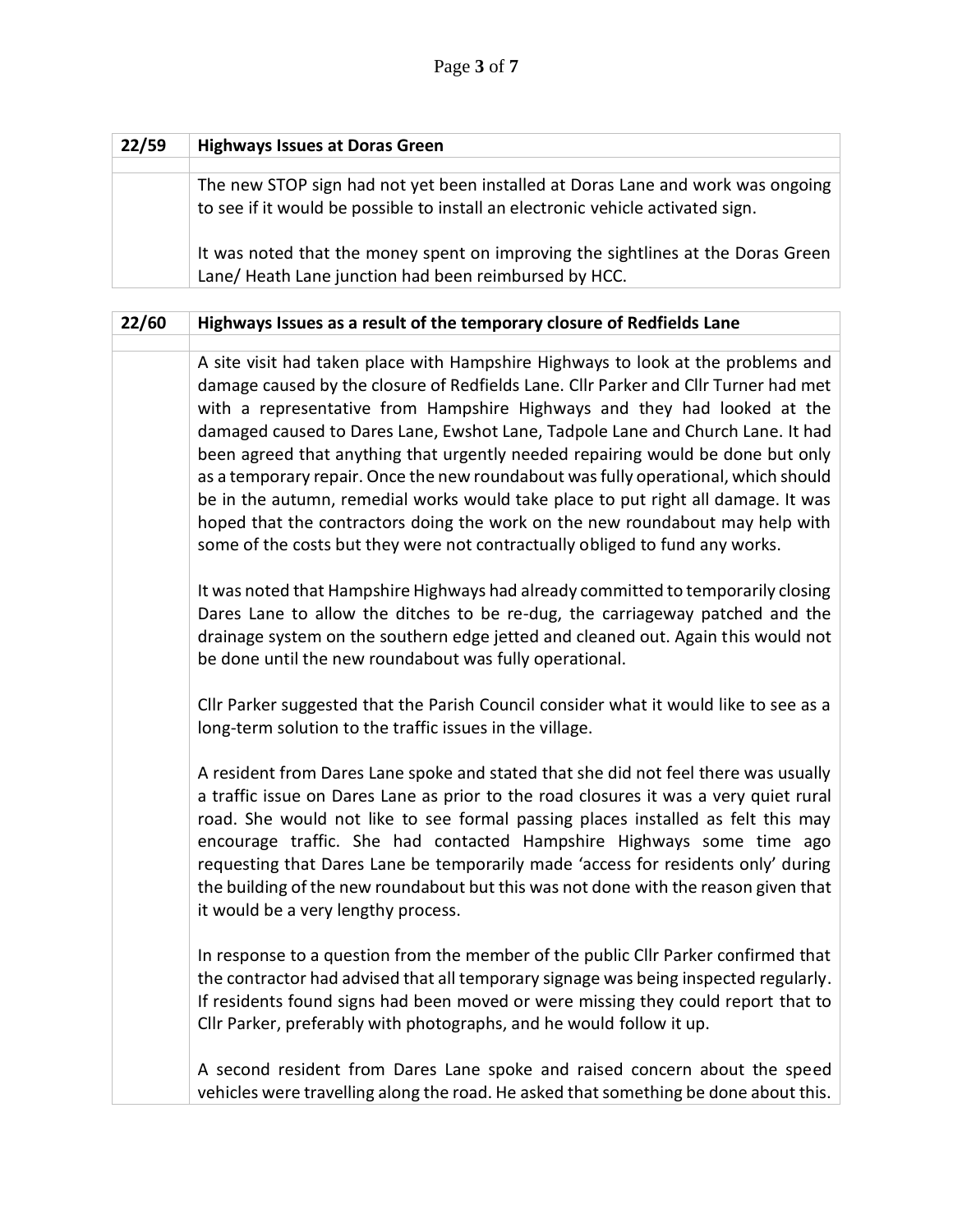Cllr Parker agreed to raise the possibility of a temporary speed reduction for Dares Lane with officers at Hampshire Highways.

(NOTE: Two members of the public left the meeting after the conclusion of this item.)

| 22/61 | A287                                                                                                                                                                                                                                                                                                                                                                                                                                  |
|-------|---------------------------------------------------------------------------------------------------------------------------------------------------------------------------------------------------------------------------------------------------------------------------------------------------------------------------------------------------------------------------------------------------------------------------------------|
|       |                                                                                                                                                                                                                                                                                                                                                                                                                                       |
|       | It was noted that there were several traffic issues on the A287 that needed<br>consideration including the flooding at the top near the roundabout, the Church<br>Lane junction and the junction at the entrance to the pub that had been converted<br>to flats. A number of residents had been in contact about these issues and Cllr<br>Morgan-Jones had passed this to Cllr Turner to look at as the lead for highways<br>matters. |

| 22/62 | <b>Beacon Hill Road</b>                                                                                                                                                                                                                                                                                      |
|-------|--------------------------------------------------------------------------------------------------------------------------------------------------------------------------------------------------------------------------------------------------------------------------------------------------------------|
|       |                                                                                                                                                                                                                                                                                                              |
|       | It was reported that a number of residents had made contact about the speed and<br>volume of vehicles travelling along Beacon Hill making it difficult for them to pull out<br>onto the road from their driveways. Again this had been passed to Cllr Turner to look<br>at as the lead for highways matters. |

## **22/63 Grass Cutting 2022**

It was noted that at the last meeting it had been reported that the Clerk had received an email from contractor who had been engaged to cut the grass for three years from 2020 to say he would no longer be able carry this work out. The Clerk had contacted lots of alternative companies and had received a limited number of responses, some to say that they were already at full capacity for the year and would not be quoting. One of the quotes had only been received a couple of hours before the meeting and the Clerk requested that a decision be delayed to allow this quote to be looked at properly. The grass cutting would usually start in April and it was noted that it may need cutting before a decision could be taken. Prior to the meeting the Chairman had confirmed that he had contacted a contractor who may be willing to do a one off cut to give the Parish Council more time to consider the options.

It was **AGREED** that expenditure of up to £500 excluding VAT be authorised to engage a contractor to carry out a one off cut of the grass.

| 22/64 | <b>Bin Emptying 2022/2023</b>                                                                                                                                                                                                                           |
|-------|---------------------------------------------------------------------------------------------------------------------------------------------------------------------------------------------------------------------------------------------------------|
|       |                                                                                                                                                                                                                                                         |
|       | It was noted that at the last meeting the Clerk had advised that she had been<br>contacted by the contractor who emptied the bins on the recreation ground to say<br>prices would be going up £1 per bin per empty from 1 April. Quotes had been sought |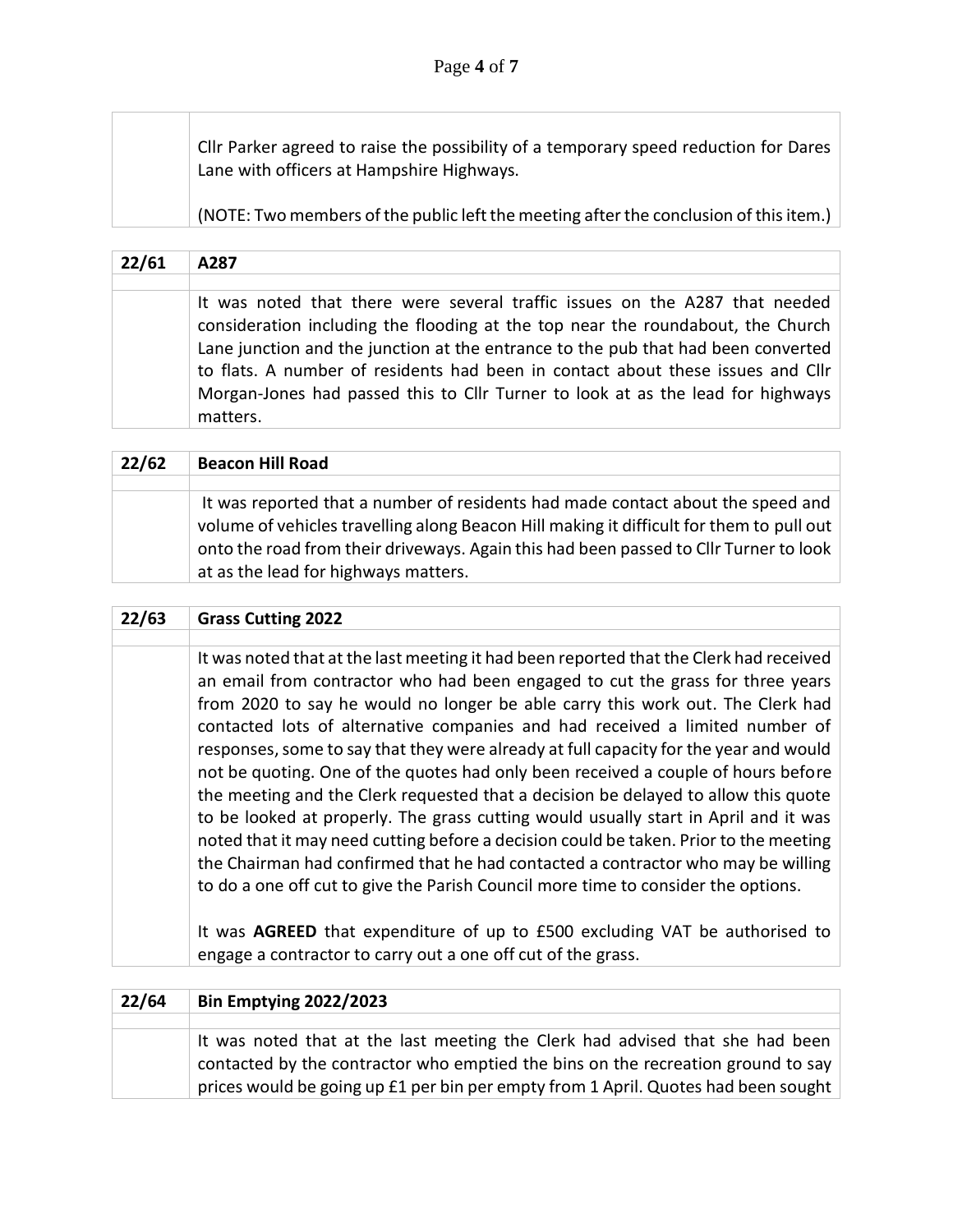from other companies to check if this was competitive and it was again requested that a decision be delayed as some of the quotes were tied in with the grass cutting contract. From the quotes received it did appear that the 2022/2023 prices proposed by the current contractor were comparable with other providers.

It was **AGREED** to continue with Larkstel for the emptying of the bins until a decision on the grass cutting and bin emptying could be made.

| 22/65 | <b>Farnborough Airport</b>                                                               |
|-------|------------------------------------------------------------------------------------------|
|       | Prior to the meeting the Chairman had advised that there was nothing major to<br>report. |

| 22/66 | <b>Computer File Storage Solutions</b>                                                                                        |
|-------|-------------------------------------------------------------------------------------------------------------------------------|
|       |                                                                                                                               |
|       | Cllr Morgan-Jones confirmed that drop box had been set up and it would be<br>monitored to see if this was the right solution. |

| 22/67 | <b>Risk Management</b>                                      |
|-------|-------------------------------------------------------------|
|       |                                                             |
|       | Cllr Morgan-Jones advised there was no update at this time. |
|       |                                                             |
| 22/68 | Summary of Payments and Receipts for Q4 to 31 March 2022    |

| As the lead member for Finance Cllr Turner had requested prior to the meeting that |
|------------------------------------------------------------------------------------|
| approval of the quarter four figures be delayed until the next meeting.            |

| 22/69 | <b>Bank Reconciliation to 31 March 2022</b>                                                                                                                                      |
|-------|----------------------------------------------------------------------------------------------------------------------------------------------------------------------------------|
|       |                                                                                                                                                                                  |
|       | As the lead member for Finance Cllr Turner had requested prior to the meeting that<br>approval of the bank reconciliation to 31 March 2022 be delayed until the next<br>meeting. |

| 22/70 | <b>Banking Arrangements</b>                                                                                                                                                                                                                                                                                                                                                             |
|-------|-----------------------------------------------------------------------------------------------------------------------------------------------------------------------------------------------------------------------------------------------------------------------------------------------------------------------------------------------------------------------------------------|
|       |                                                                                                                                                                                                                                                                                                                                                                                         |
|       | At the meeting in February it had been agreed to add Cllr Morgan-Jones as a full<br>power signatory to the bank account. The forms had been posted but not received<br>and it was noted that these would need to be re-done. During the process it had<br>been highlighted that a previous councillor had not been removed from the account<br>and this would be done at the same time. |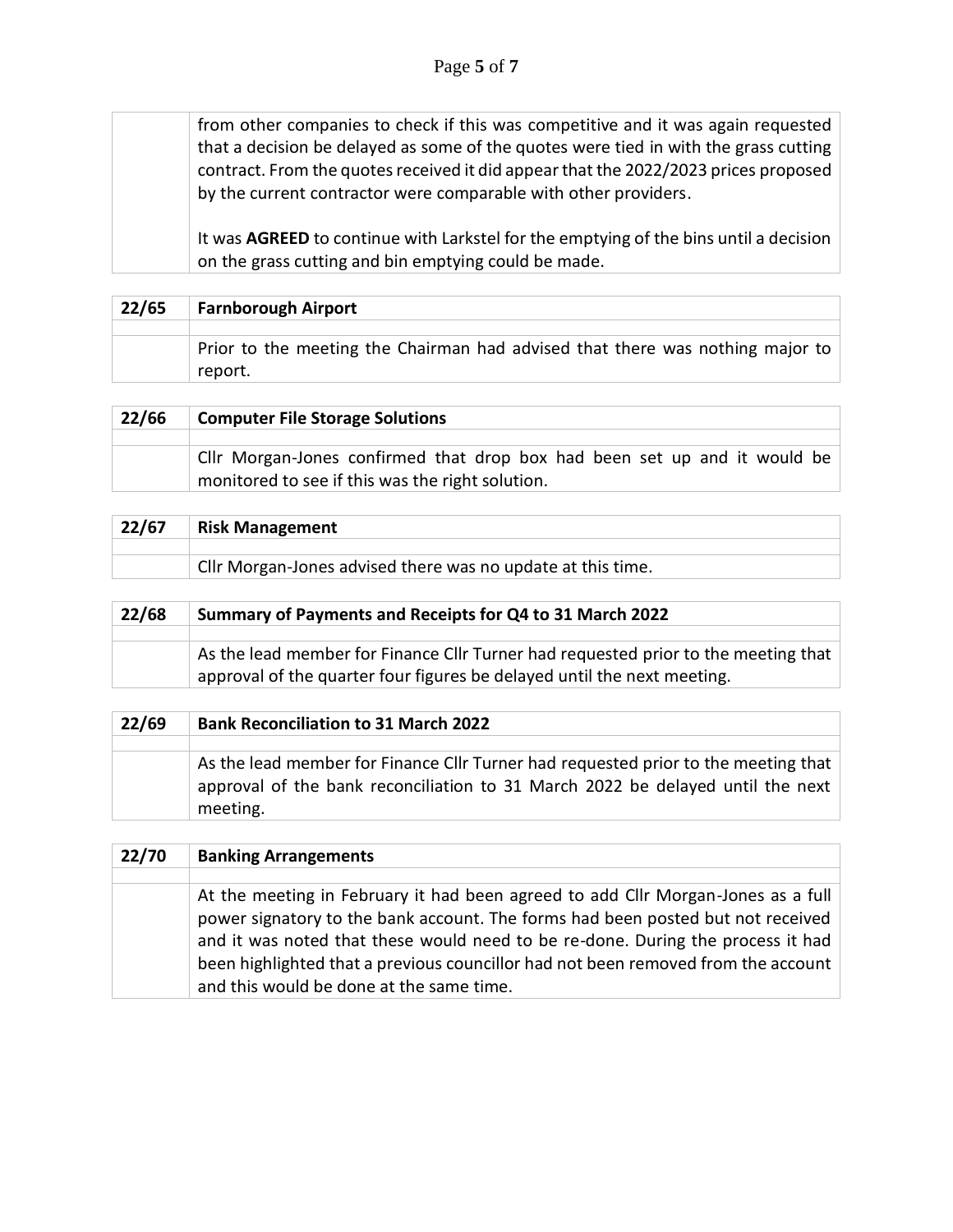| 22/71 | <b>Application for a Grant from Village Show Committee</b>                                                                                                                                                                                    |
|-------|-----------------------------------------------------------------------------------------------------------------------------------------------------------------------------------------------------------------------------------------------|
|       |                                                                                                                                                                                                                                               |
|       | An application had been received from the Village Show Committee for £500 to be<br>used towards a new cover for the marquee that would be used during the Jubilee<br>celebrations being organised in the village and at future Village Shows. |
|       | <b>RESOLVED:</b> To approve the grant application for £500 to the Village Show<br>Committee for a new cover for the marquee. Proposed by Cllr Jennings, seconded<br>by Cllr Rook and agreed unanimously.                                      |

| 22/72 | <b>Payments</b>                                          |         |
|-------|----------------------------------------------------------|---------|
|       |                                                          |         |
|       | The following payments were approved:                    |         |
|       | April Payroll                                            | £472.30 |
|       | Larkstel - Bin emptying (April)                          | £158.40 |
|       | HMRC - NI Payment                                        | £1.77   |
|       | Gunns Contractors - harrow the recreation ground         | £240.00 |
|       | Vision $ICT$ – email hosting                             | £43.20  |
|       | Ewshot Village Hall – office rent and meeting room hire  | £230.00 |
|       | Ewshot Village Show Committee - Grant                    | £500.00 |
|       | Crookham Electrical Services - final work on electricity | £777.60 |
|       | connection on rec                                        |         |

| 22/73 | Correspondence                                                                                                                                                                                          |
|-------|---------------------------------------------------------------------------------------------------------------------------------------------------------------------------------------------------------|
|       |                                                                                                                                                                                                         |
|       | The Clerk advised that there was no correspondence that had been received in<br>addition to that already forwarded on and none that needed addressing that had<br>not appeared elsewhere on the agenda. |

| 22/74 | <b>Date of Next Meeting</b>                                                                                      |
|-------|------------------------------------------------------------------------------------------------------------------|
|       |                                                                                                                  |
|       | It was noted that the next meeting was due to take place on 9 May 2022 at 7pm in<br>the Village Hall.            |
|       | It was noted that the Annual Parish Assembly was due to take place on 30 May 2022<br>at 7pm in the Village Hall. |

| 22/75 | <b>Any Other Business</b>                                                                                                                                      |
|-------|----------------------------------------------------------------------------------------------------------------------------------------------------------------|
|       |                                                                                                                                                                |
|       | Fibre Optic roll out: Cllr Morgan-Jones advised that he was in the process of getting<br>the webpage reinstated as he needed another 20 households to sign up. |